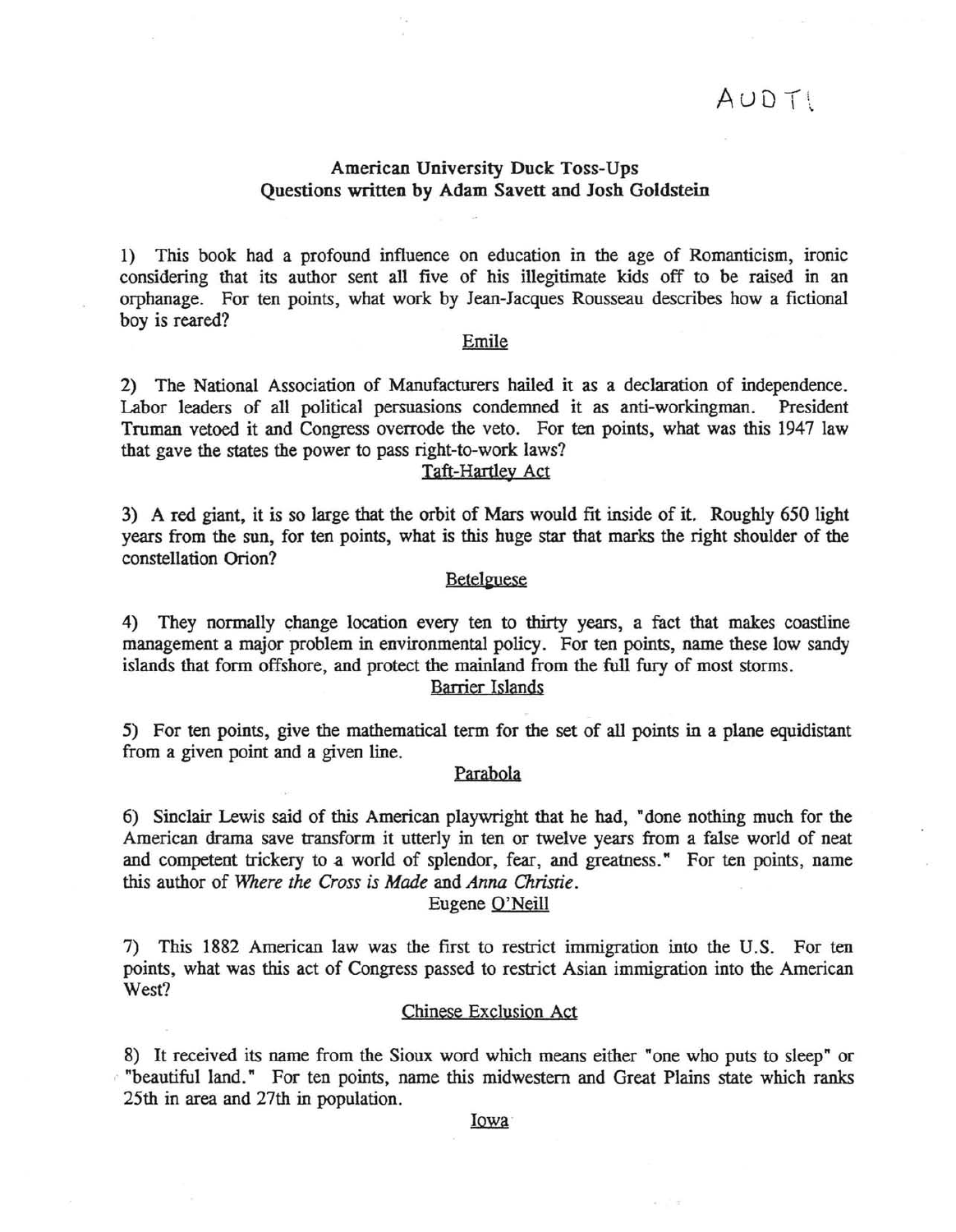AUDT2

 $.$ 

9) For ten points, what type of company sells the right to market its own product or service? Franchise

10) He deliberately slew a good friend because the young man's father, King Eurytus, insulted him. He killed a servant with a careless thrust of his arm. For ten points, who was this man, the son of Alcmena and Zeus?

### **Hercules**

11) It was the ancient Latin word for "trumpet." In modem usage it is both a powerful organ reed stop and a very large deep-toned saxhorn. For ten points, what is the four letter word name of this instrument?

### Tuba

12) It is located in Siberia between the Sayan and Yablonovyy mountain ranges. For ten points, name this lake, the deepest in the world.

#### Lake Baikal

13) In everyday geometry, a line is said to have one dimension, a square to have two dimensions, and a cube to have three dimensions. For ten points, what is the name of a geometric figure which has non-integral dimension?

## Fractal

14) For ten points, what tennis star lost her first pro match in 1982 to Tracy Austin at the age of 13?

### Steffi Graf

15) Opera is composed of both a text and a musical score. For ten points, what is the dramatic text of an opera called, from the Italian for "little book"?

Libretto

16) Many of England's greatest writers are buried in Westminster Abbey, but not all. For ten points, of John Dryden, Thomas Hardy, Lord Byron, and Samuel Johnson, which one was refused burial there on "moral grounds?"

#### Lord Byron

17) He was sent into the Ohio country by the Governor of Virginia in 1754 prompting the French to retaliate and eventually enter into the colonial phase of the Seven Years' War. For ten points, who was that 21-year-old surveyor whose actions led him to surrender to the French on July 4, 1754?

#### George Washington

18) The early development of chemotherapy is associated with the work of, for ten points, which German chemist who also found the cure for syphilis?

Paul Erlich

19) Now that Czechoslovakia has separated, for ten points, name the first president of the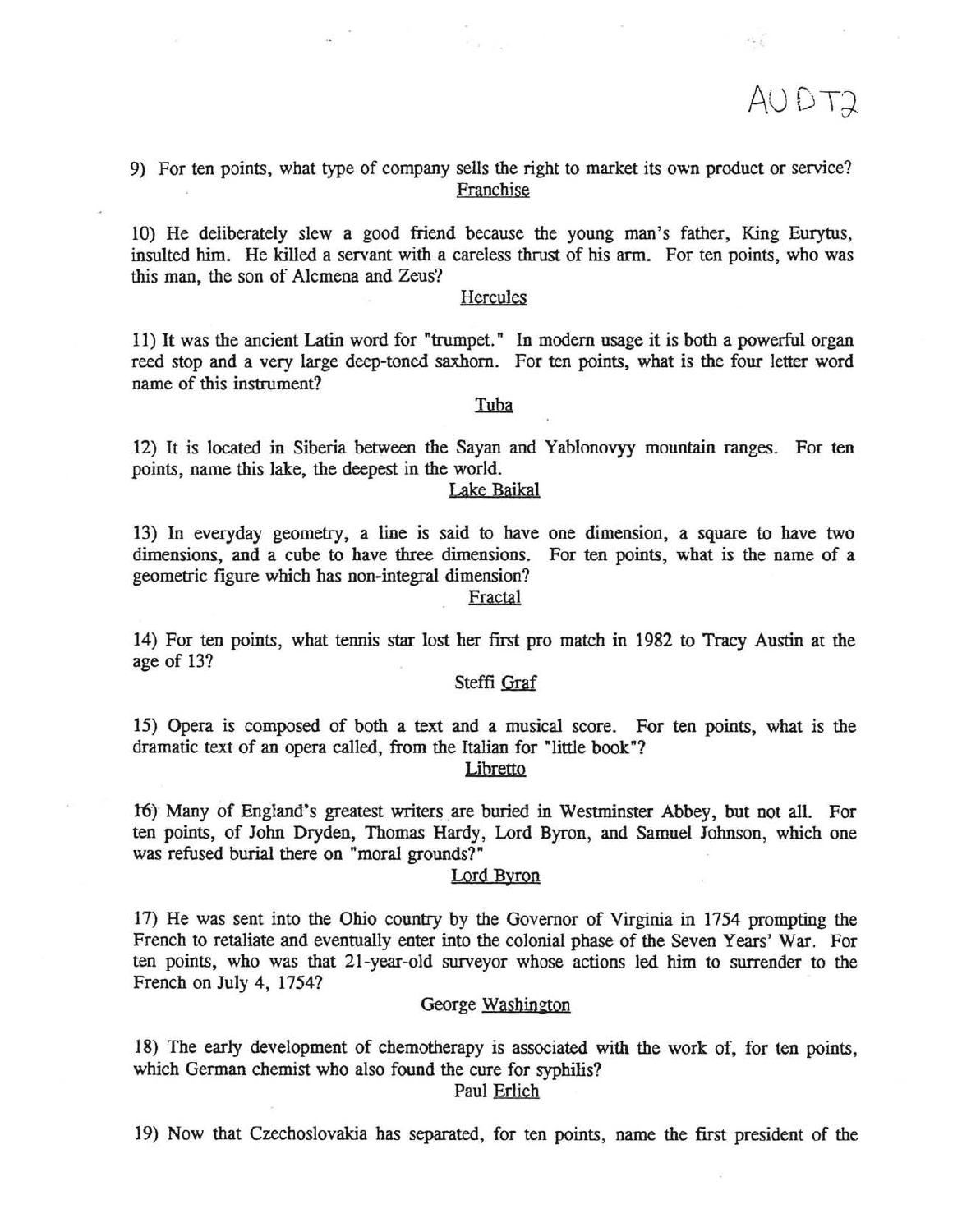Czech Republic.

## Vaclav Havel

20) She was born in West Africa about 1755, brought up to the U.S. as a child, and was purchased by a Boston merchant. She soon showed remarkable aptitude for learning and was encOuraged in her studies. Her first published poems included an ode to Harvard and a tribute to George III. For ten points, name this author of the fIrst volume of poetry published by an American black woman.

#### Phyllis Wheatley

21) Known as the Little Magician, this man was the organizational mind behind the creation of the Democratic Party in the mid-to-Iate 1820's. For ten points, who was this New Yorker who was rewarded by Andrew Jackson with the vice presidency in Jackson's 2nd term? Martin Van Buren

22) It was the earliest form of monopolistic business combination used by the railroads in the early 1880's. For ten points, what was this form of business organization made illegal by the Interstate Commerce Act of 188??

## Pool

23) St. Thomas Aquinas in his *Summa Theologica* set forward a set of ideas that laid the foundation for modern Western thought. For ten points, what was this 13th century philosophy which sought to reconcile ideas of the ancients to Christian teaching? Scholasticism

24) It rises in the Cotswolds and had exactly 27 bridges over it. For ten points, what is this major river of England?

### Thames

25) This artist worked in Florence for the Medici family. His last name literally means "little barrel." His paintings seem more like poetic dreams than anything true to life. For ten points, name this painter whose masterpiece is *The Birth of Venus*.

Sandro Botticelli

26) This noted American dramatist was born in New Orleans on June 20, 1907 and died in Martha's Vineyard on June 30, 1984. For ten points, name this author of *The Children's Hour,* The *Little Foxes,* and *The Watch on the Rhine.* 

# Lillian Hellman

27) The Clayton-Bulwer and Hay-Herran treaties dealt with the possibility of constructing this transportation innovation. For ten points, what was that transportation innovation opened to shipping in 1914?

#### Panama Canal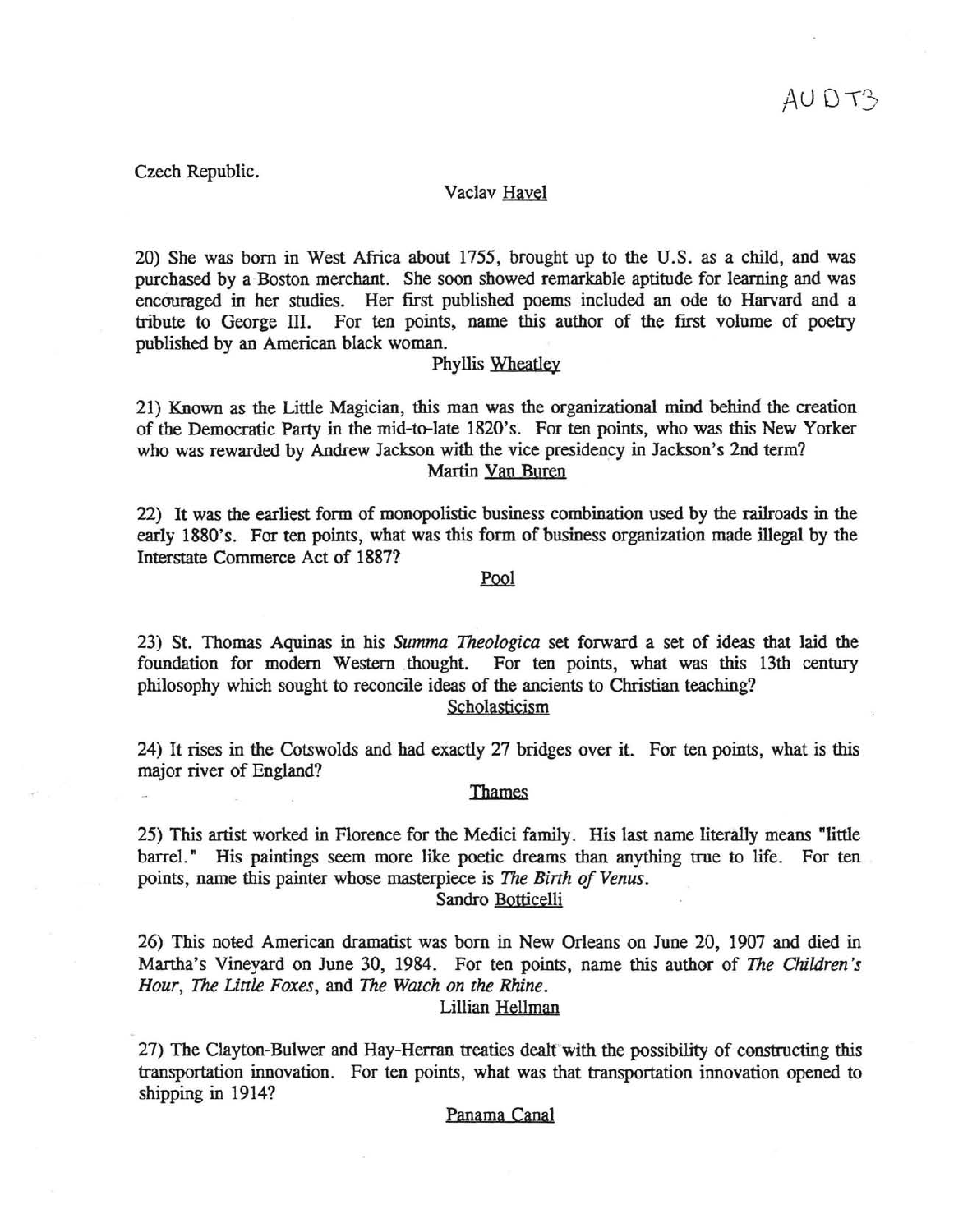28) Snakes have a very acute sense of smell. The tongue picks up dust and odor-bearing particles from the air, and transfers them to tiny pits. For ten points, name these pits located in the front of the roof of the mouth.

AUC-

Jacobsen's Organs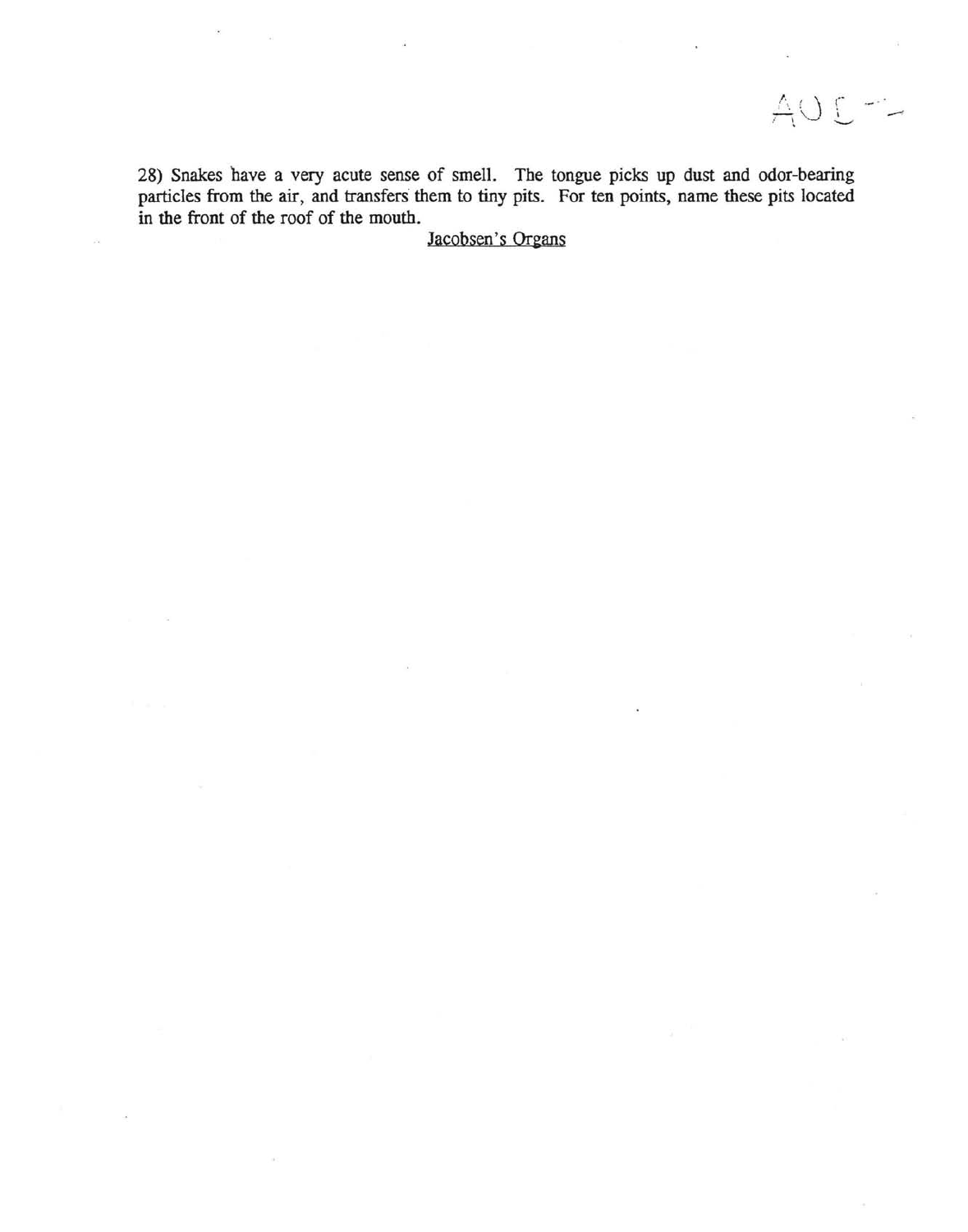$AUD$   $B\1$ 

# American University Duck Bonuses Written by Adam Savett and Josh Goldstein

 $\mathbf{g}^{\mathrm{c}}$ 

1) (20) For five points apiece, given the work of literature, name the author.

a) *The Charterhouse of Parma* Stendahl

| b) Germinal   | Emile Zola   |
|---------------|--------------|
| c) The Plague | Albert Camus |
|               |              |

d) *Le pere Goriot* Honore de Balzac

2) (20) For five points each, plus five if all correct, what were the first 3 nations to be admitted to the United Nations after the original 28 were admitted on October 24, 1945? Greece. India, and Peru

3) (20) For ten points each, name the planet in the solar system, excluding the Earth, that:

- a) Has the greatest orbital tilt Pluto
- b) Has the smallest tilt Uranus
- 4) (30) For ten points apiece, name the three major glands that provide saliva. Submandibular, Parotid, Sublingual
- 5) (20) For five points each, classify the following functions as add, even, or neither.
	- a) f of x equals  $4 \times$  cubed minus  $2 \times$  Odd

b)  $f$  of  $x$  equals the natural log of  $x$  Neither

- c)  $f$  of  $x$  equals the secant of  $x$   $\frac{Even}{Theorem 2}$ <br>d)  $f$  of  $x$  equals the cotangent of  $x$   $\frac{Odd}{Theorem 2}$
- d)  $f$  of  $x$  equals the cotangent of  $x$
- 6) (20) For five points each, give the authors of the following works.
	- a) *Dead Souls* Nikolai Gogol
	- b) *Uncle Vanya* Anton Chekhov
	- c) The Possessed Fyodor Dostoyevsky
	- d) *Reminiscences of Tolstoy, Chekov, and Andreyev*

Maxim Gorky

- 7) (20) For five points each, name the American law.
	- a) Outlawed every business combination in restraint of trade Sherman Anti-trust Act
	- b) Set up federal civil service Pendleton Act
	- c) Civil Rights Act of 1965 Voting Rights Act
	- d) Set up process of territories becoming states Northwest Ordinance
- 8) (25) For five points each, name the five countries that were originally part of Yugoslavia. Slovenia, Croatia, Serbia, Macedonia, Bosnia-Herzegovina
- 9) (20) For five points each, name the four general types of unemployment. Cyclical, Seasonal, Frictional, Structural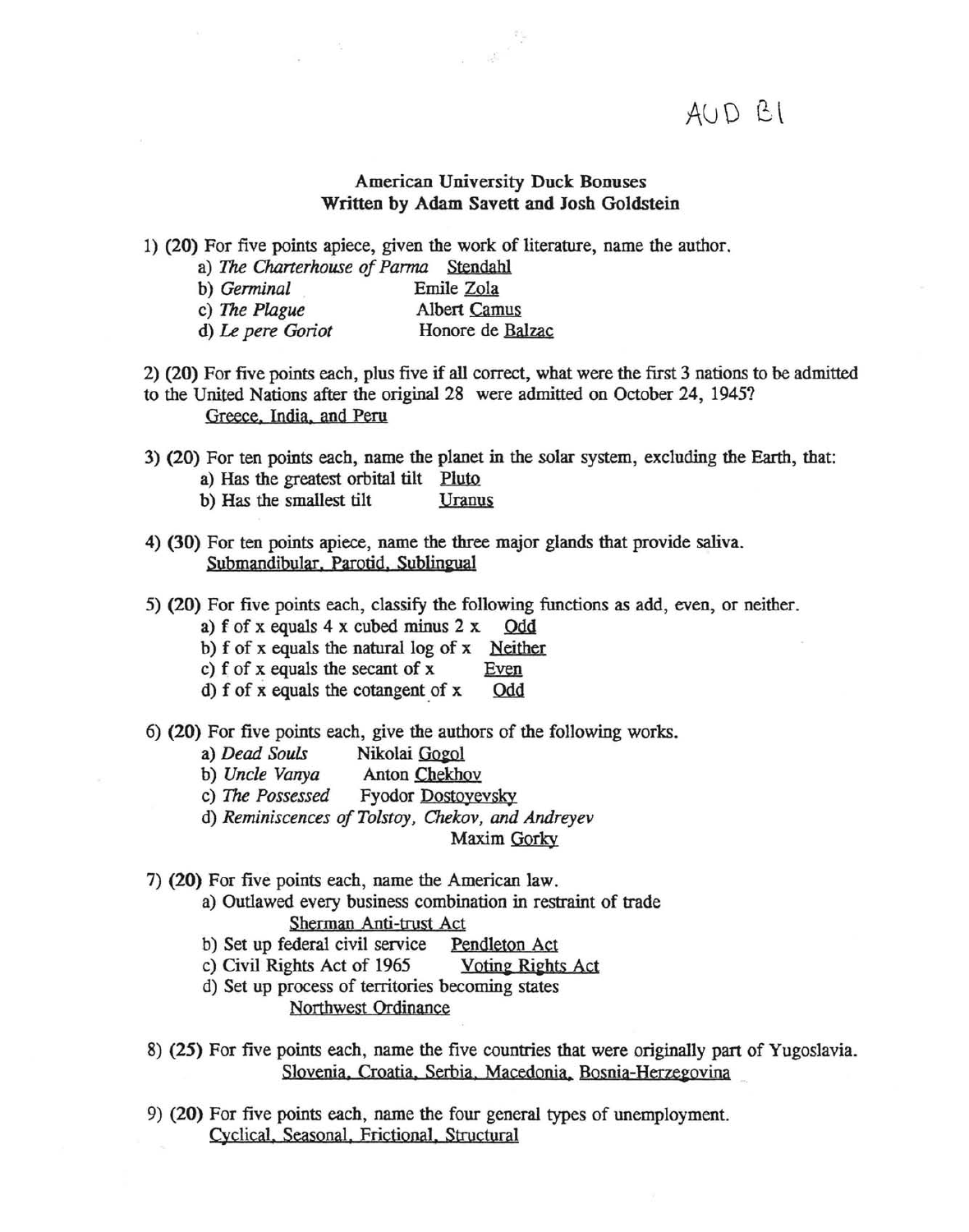11) (20) For five points each, I'll name three towns in a state and you name the state.

 $AVDB2$ 

- a) Luftkin, Waco, Brownsville Texas.
- b) Watertown, Seneca Falls, Corning New York<br>c) Bemidii, St. Cloud, Rochester Minnesota
- c) Bemidji, St. Cloud, Rochester
- d) Delta, Glenwood Springs, Trinidad Colorado
- 12) (20) For five points each, give these inverse in radian values.<br>a) sine inverse of  $-1/2$  pi over 6
	- a) sine inverse of  $-1/2$  pi over 6<br>b) cosine inverse of 0 pi over 2
	- b) cosine inverse of  $\theta$
	- c) tangent inverse of the square root of  $3$  pi over  $3$
	- d) secant inverse of 2 2 pi over 3

13) (20) For 5 points each, name the only teams to lose 4 Super Bowls each, and for an extra five, give the total number of Super Bowl wins between the 3 teams.

Minnesota Vikings, Denver Broncos, Buffalo Bills

o wins

14) (20) For ten points each, Henri de Toulouse-Loutrec first popularized the poster as advertising art in the 1890's. First, name the Paris nightclub where he painted and then give its English translation.

Moulin Rouge and Red Windmill

15} (20) For ten points each, identify these writers.

- a) She wrote The *Autobiography of Alice B. Toklas*  Gertrude Stein
- b) She was the founder of *Ms.* Magazine Gloria Steinem
- 16) (20) For ten points each, identify the meanings of the following abbreviations.
	- a) MRI Magnetic Resonance Imaging
	- b) CAT scan Computerized Axial Tomography

17) (20) For five points each, plus five if given in order from first to last, name all three of Clinton's nominees for Attorney General of the U.S. Zoe Baird, Kimba Wood. Janet Reno

18) (20) For five points each, identify the authors of the following.

| a) The Souls of Black Folk                          | W.E.B. DuBois |
|-----------------------------------------------------|---------------|
| b) Fences                                           | August Wilson |
| c) Manchild in the Promised Land Claude Brown       |               |
| d) To Be Young, Gifted and Black Lorraine Hansberry |               |

19) (20) For five points each, Arrange the following four events from the 1930's in chronological order from earliest to latest.